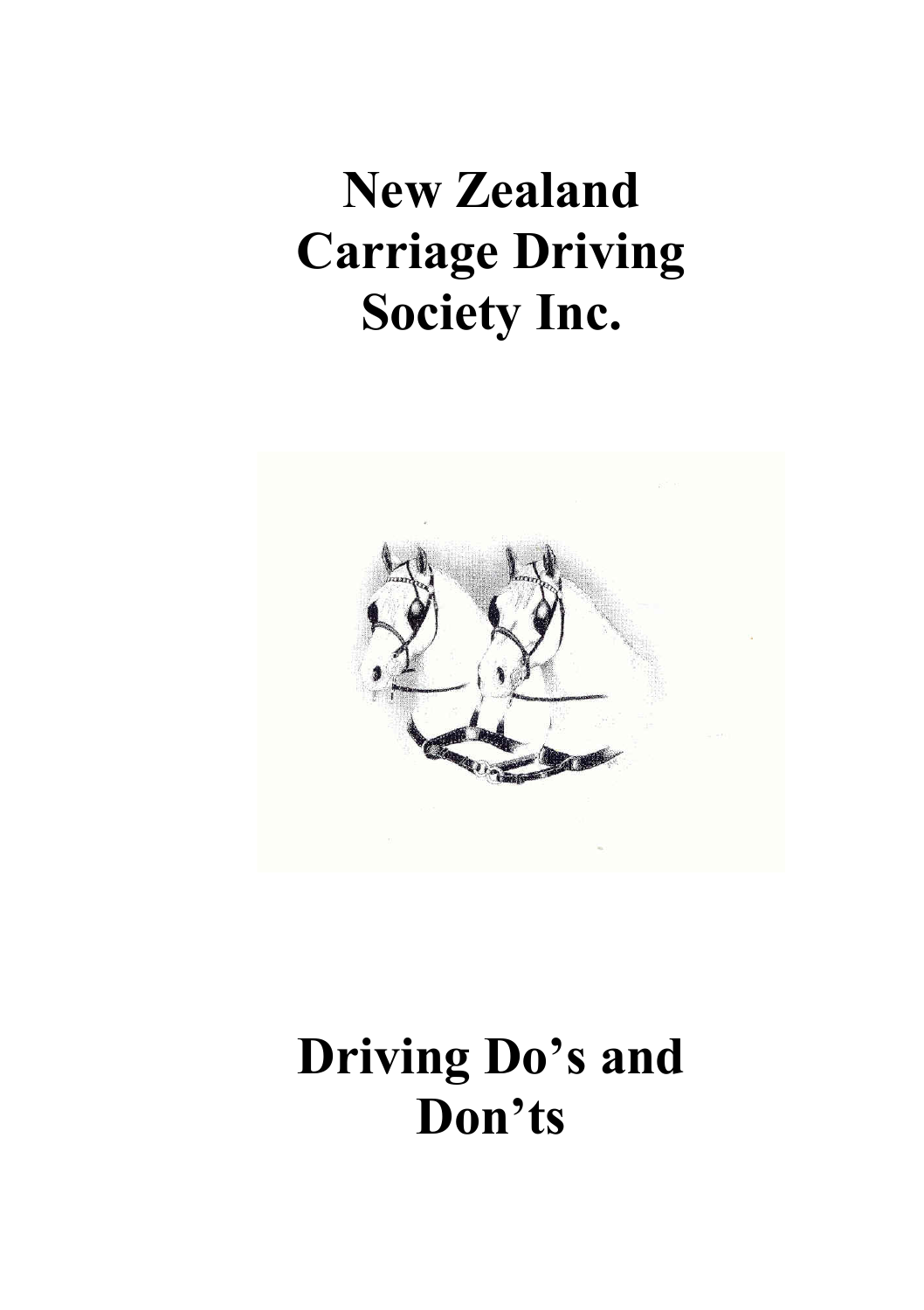## SAFETY DO'S

DO be certain that the vehicle fits

DO check that the vehicle balances properly

DO spend plenty of time training your horse/pony for the work which you want it to do

DO pay attention to your horse/pony at all times when driving

DO carry an active and capable person to assist when driving a green horse

DO carry your whip as it may be needed quickly to avert an accident

DO carry sensible spares with you. At least headcollar and lead, and a sharp knife in your pocket for emergencies

DO remember when driving on the road to give clear signals of your intention to turn or stop to other road users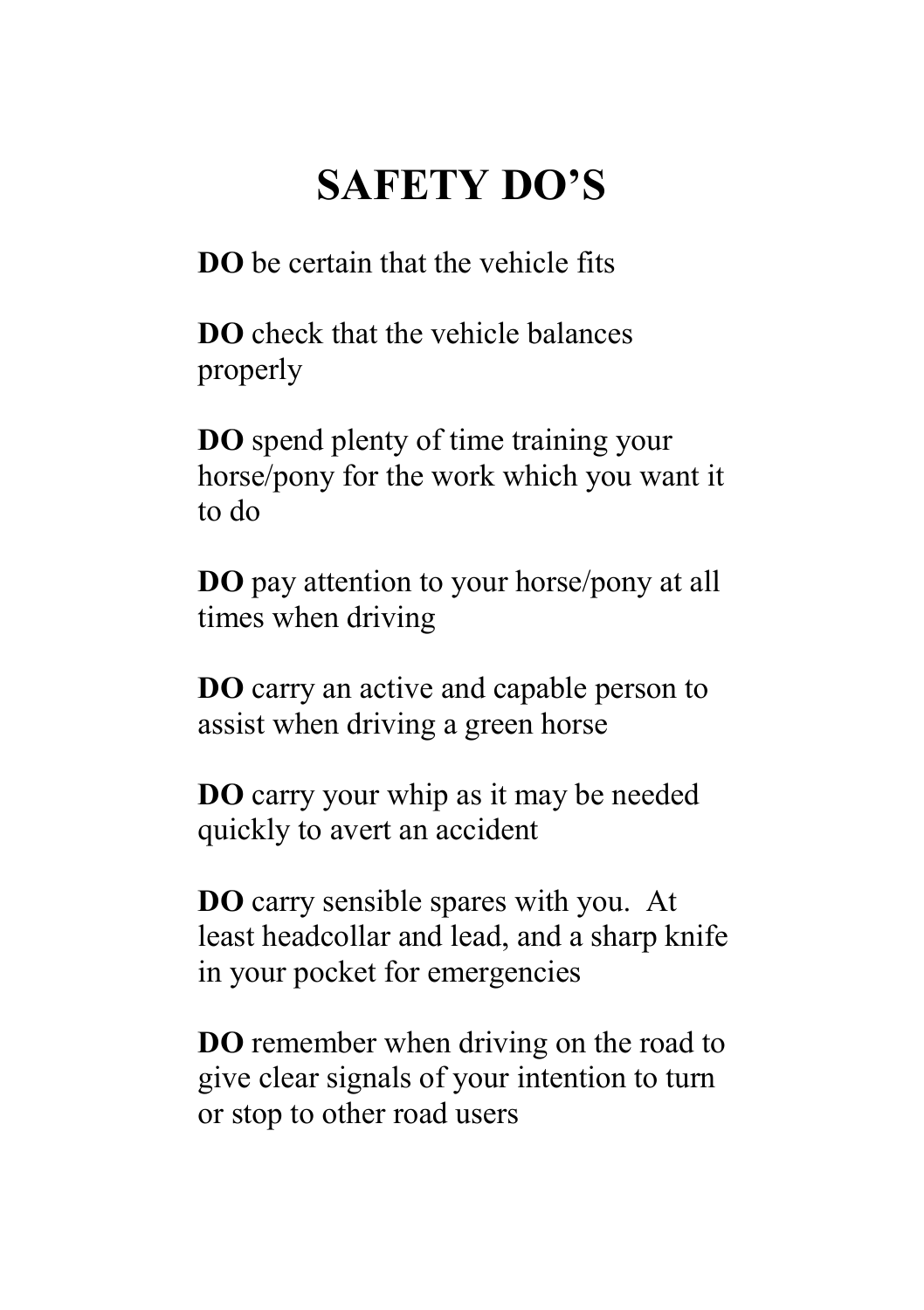## SAFETY DON'TS

DON'T put the horse/pony to the vehicle without having the reins connected to the bit

DON'T leave the ends of the reins unbuckled in case one should be dropped when you are getting into the vehicle or while driving

DON'T take the bridle off while the horse is still in the vehicle, even if is tied up by its halter and lead

DON'T unhitch a horse/pony in unfamiliar surroundings without having someone at its head

DON'T leave a horse/pony tied up once it has been put to the vehicle

DON'T leave a horse/pony tied to an unhitched float, even when not in the vehicle